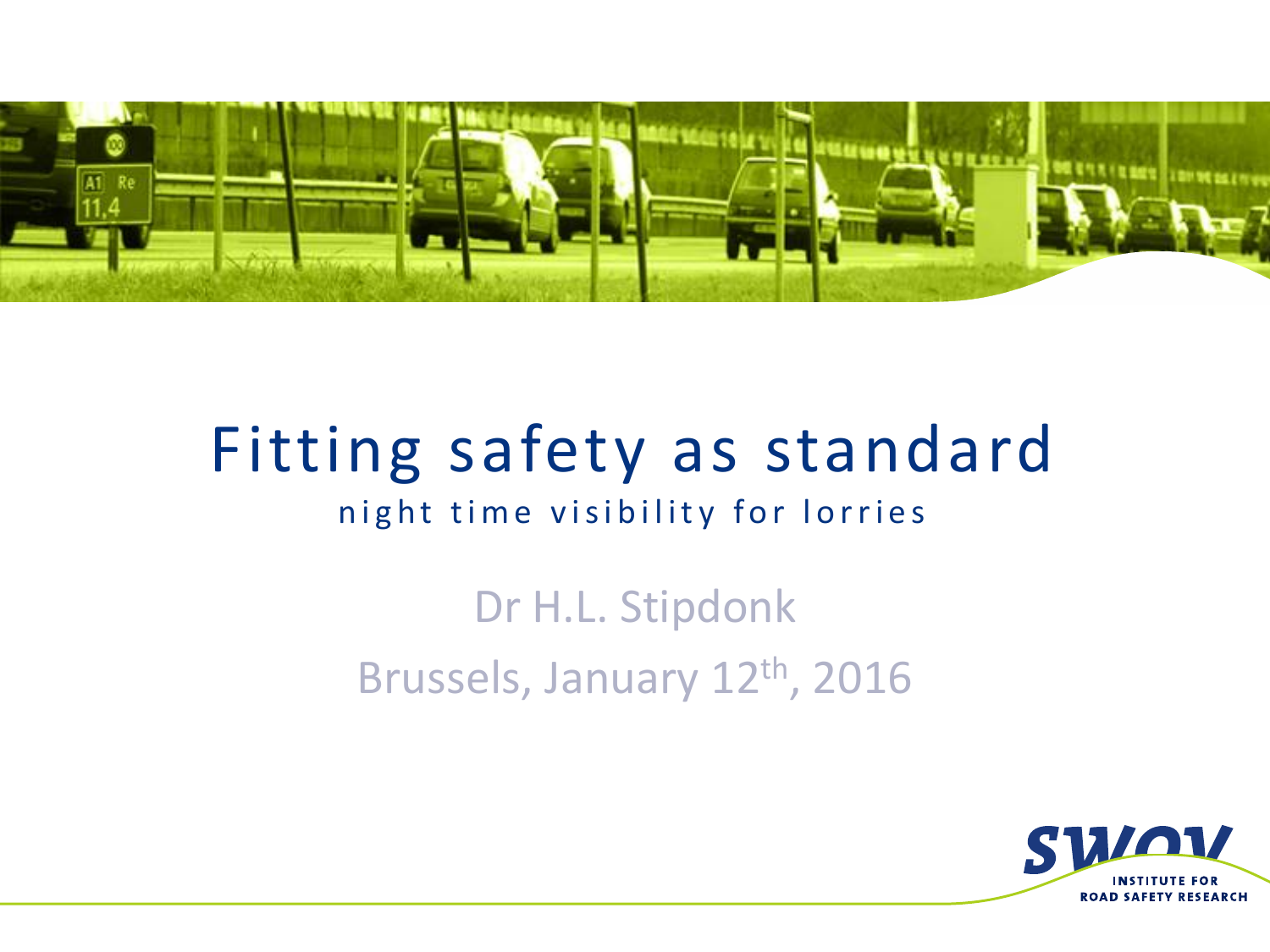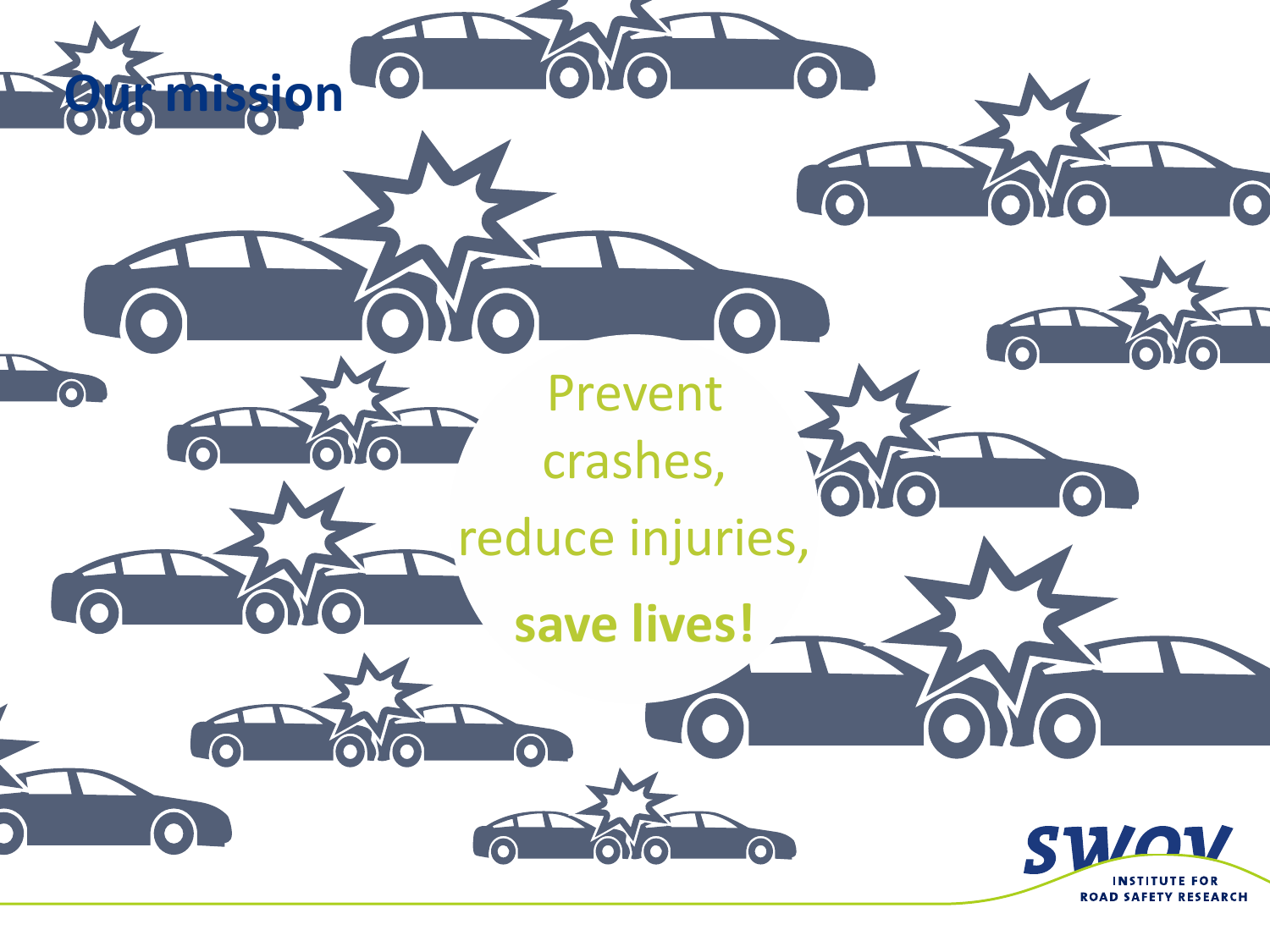## **SWOV: Integral approach, services, cooperation**

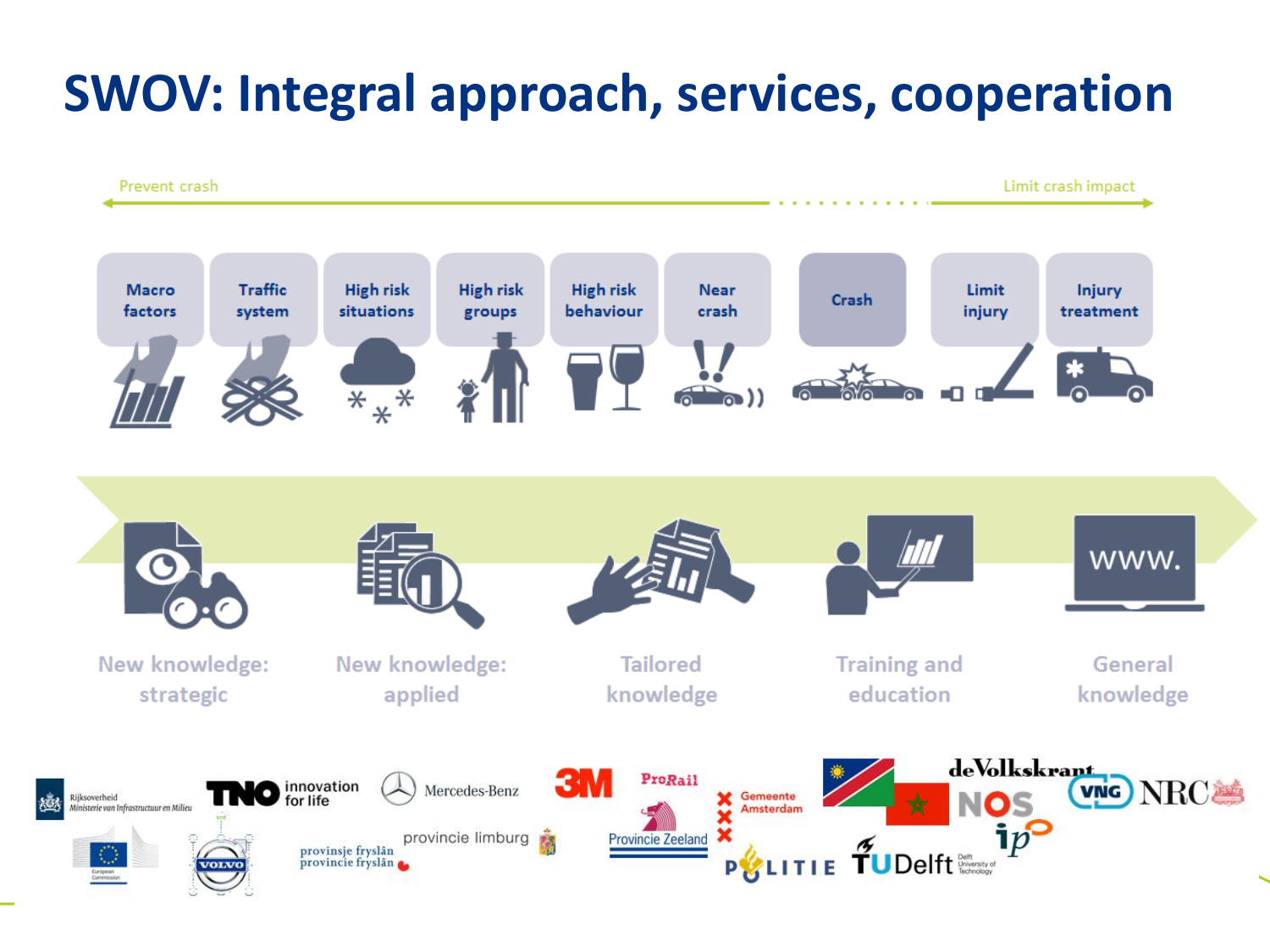## **Henk Stipdonk, SWOV**

physics, traffic theory, navigation safety, road safety, data, analysis **Expertise** data-experts, civil engineers, psychologists, mathematicians, … **Team** Pendant, SafetyNet, DaCoTA, SafetyCube, SaferWheels, … **Projects** In depth analysis, data matching, empirical research, instrumented bicycles, … **Methods**

Crashes, mobility, hospital, violations, fleet, driving license, infrastructure, ... **Data sets**

**ROAD SAFETY RESEARCH**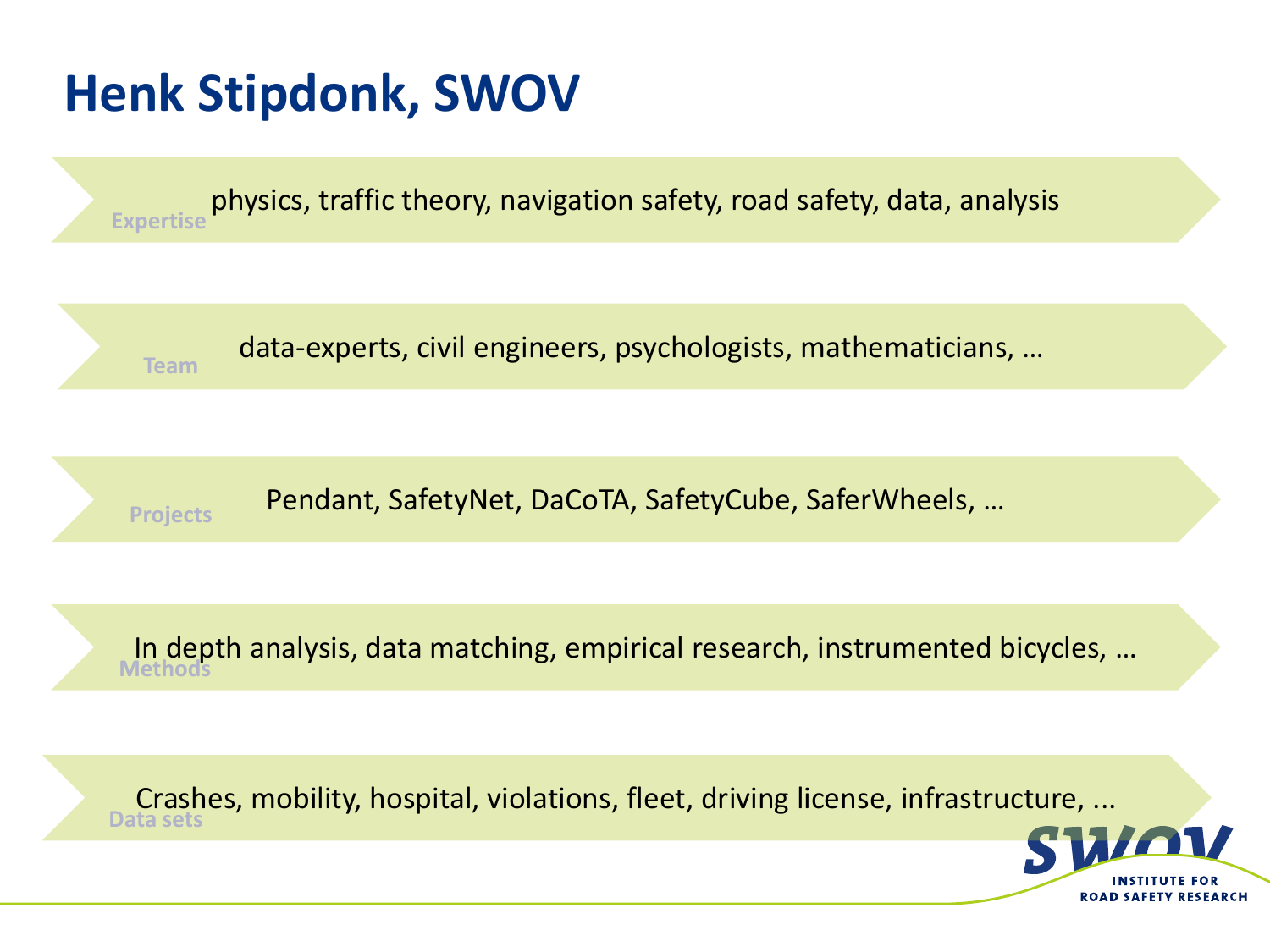## **Road safety by retrofit retroflection on lorries**



- Facts
- Relevance of visibility
- Assessment of retrofit effects
- Assessment of retrofit effects in the Netherlands
- Assessment of retrofit effects in Europe
- Cost benefit ratio
- Final remarks

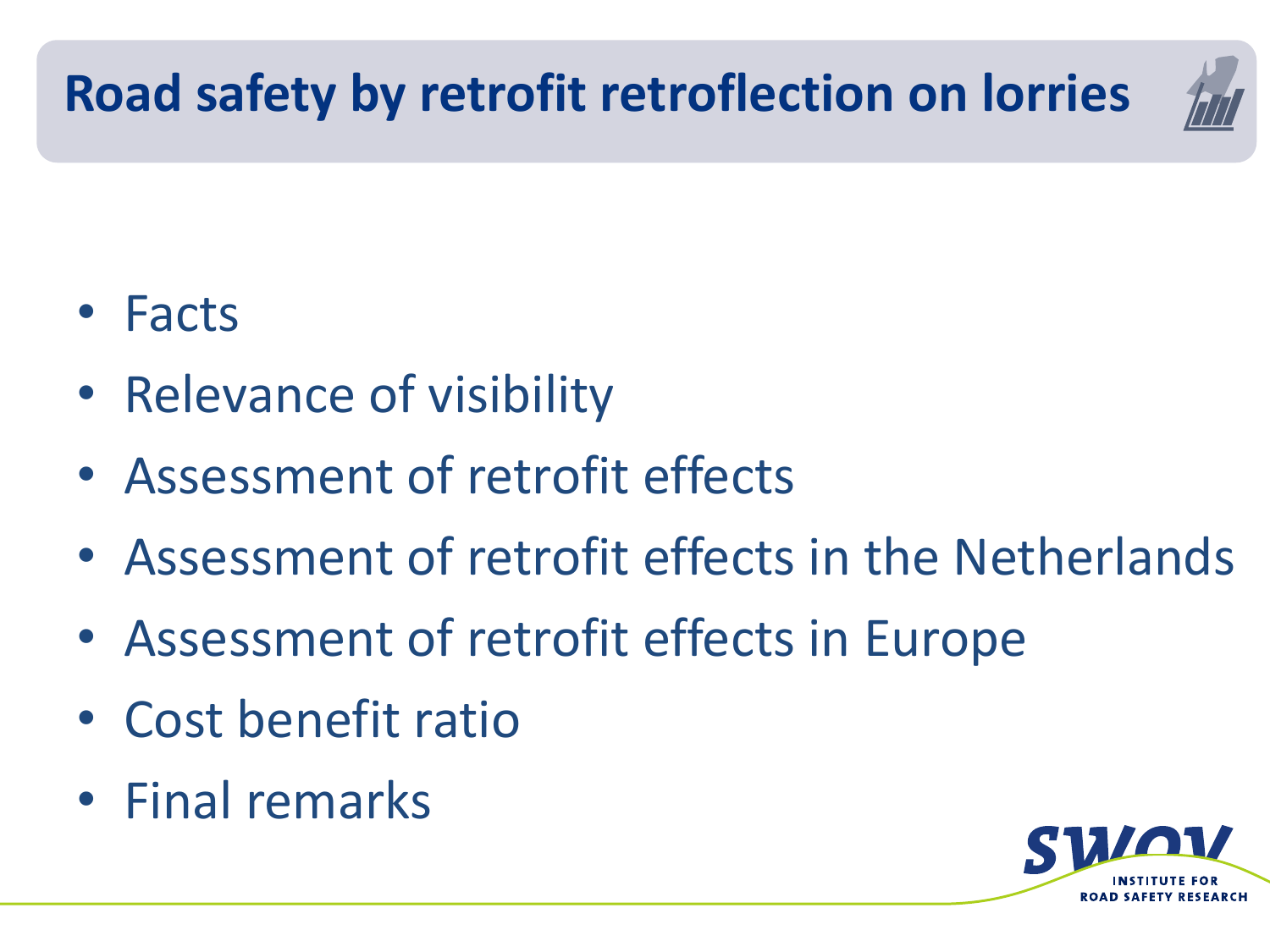#### **Facts**



- EU Directive 2007/35/EG:
	- $\Box$  As from 10-07-2008, new model lorries (m > 7500 kg) and trailers (m > 3500 kg) must be fitted with contour marking.
	- $\Box$  As from 10-07-201, the same holds for older model vehicles with new licenses.
- A specific set of crashes is relevant:

WITH at least 1 truck

ALSO other motorvehicle involved

ALSO twilight/dark

ALSO point of contact of truck: side or back

ALSO point of contact other vehicle: front

Retroflective contour marking prevents 29% of these crashes (Morgan, 2001).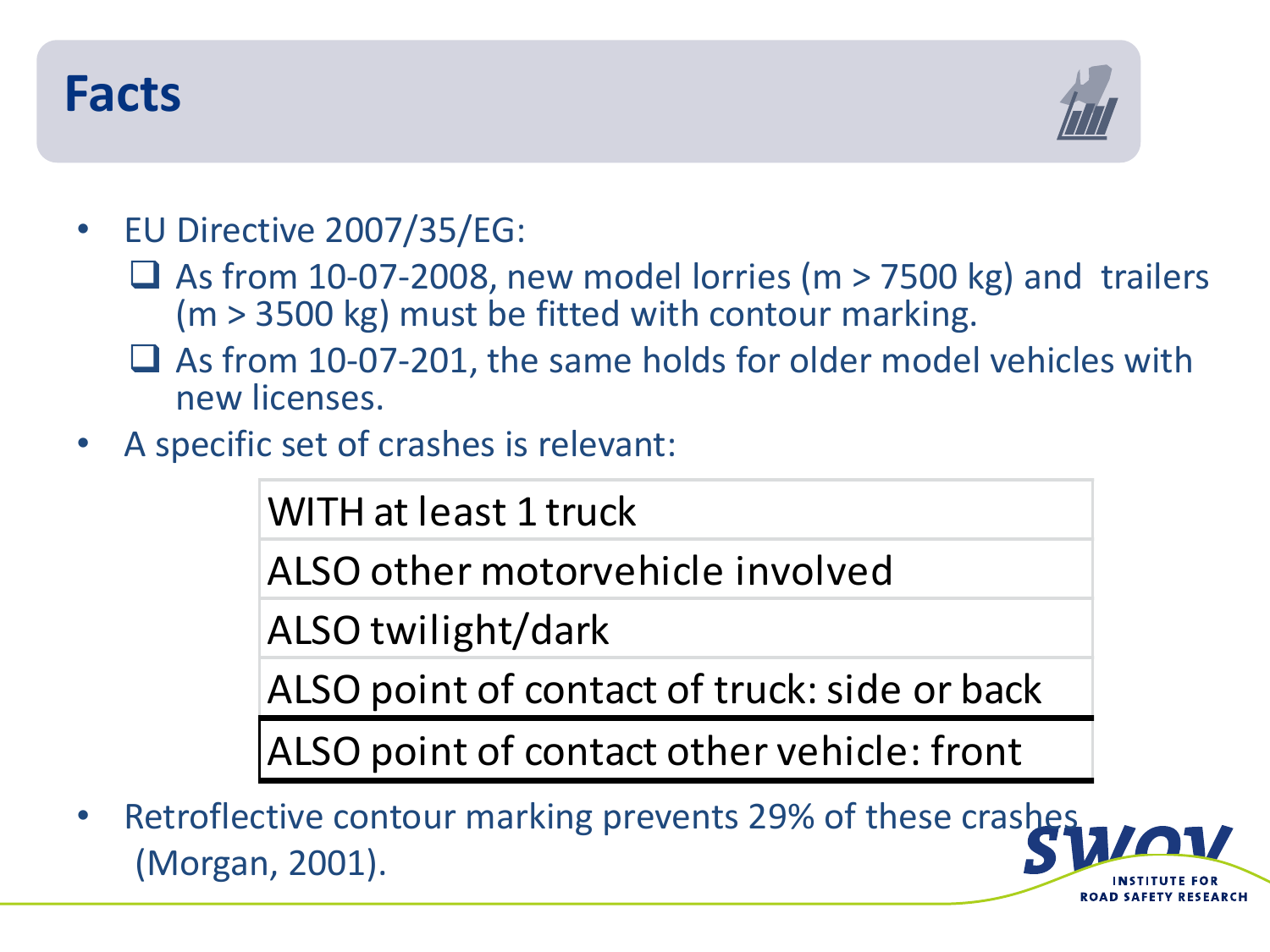## **Relevance of conspicuïty of trucks**



- Relevance of risk reduction at night:
- Darkness Passenger car risk by month and time of day : risk increase: factor 2
- Drowsiness
- Impaired driving



Jan Feb Maa Apr Mei Jun Jul Aug Sep Okt Nov Dec

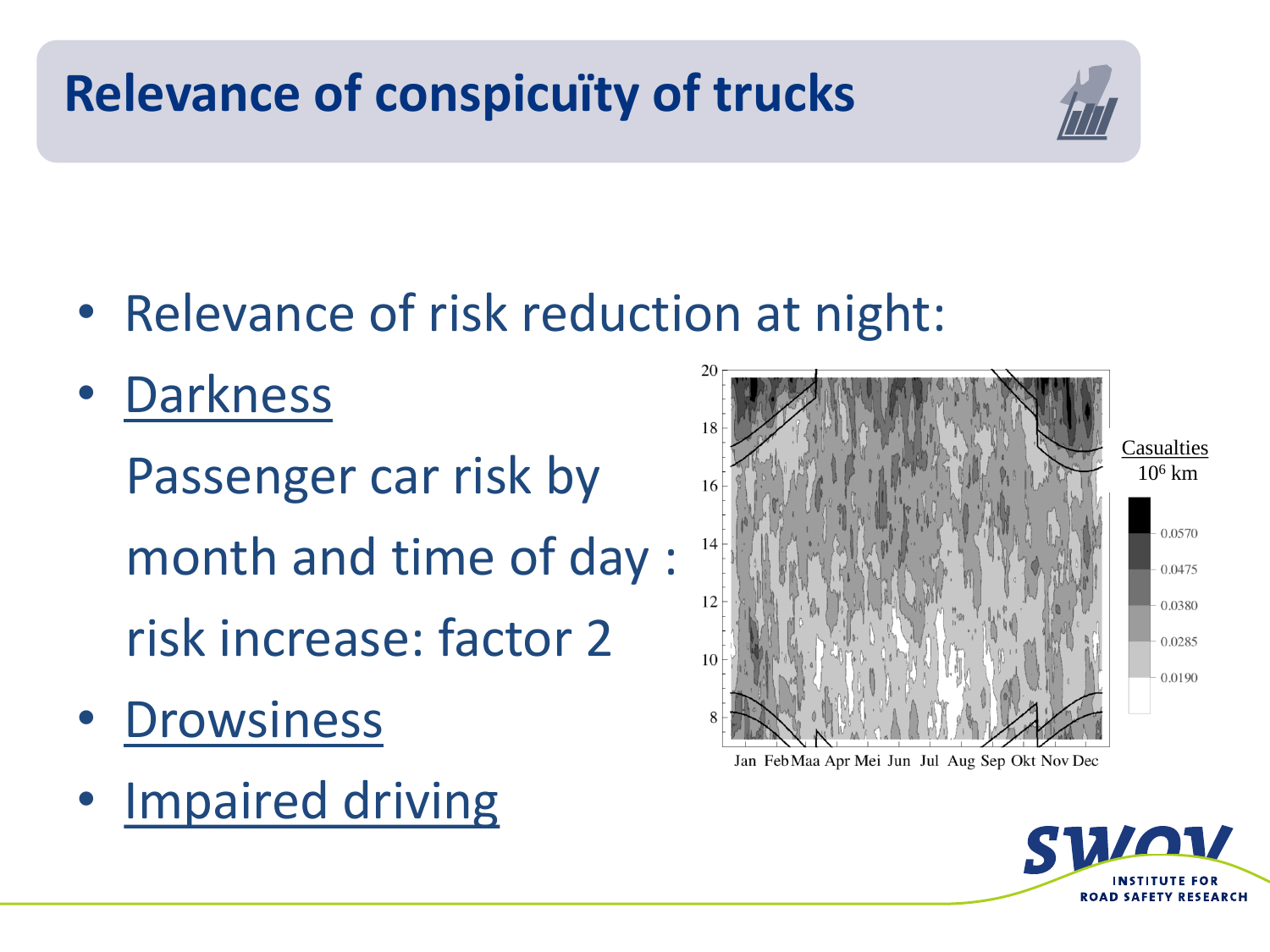#### Basic facts

- Netherlands, 1998-1999: 1170 road deaths
- Of these: ≈ 10 are relevant, 3 will be prevented
- 10 years later, this number has not changed, hence:
- Crashes not prevented by enforcement, sustainable safety and other regular measures
- Reduction from fitted retroflective tape only
- Retofit: effective only for older lorries

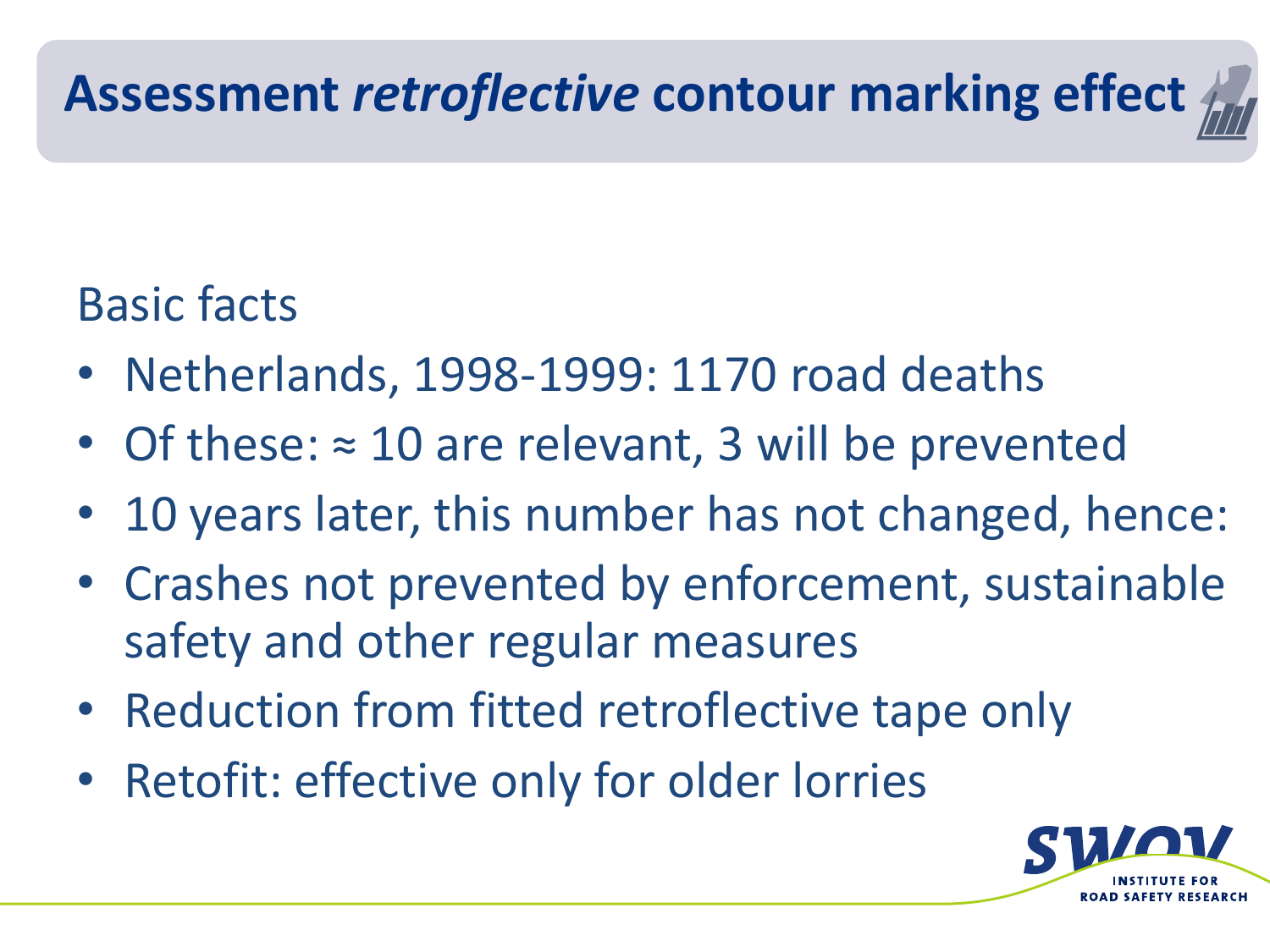#### **Assessment of** *retrofit* **effects**

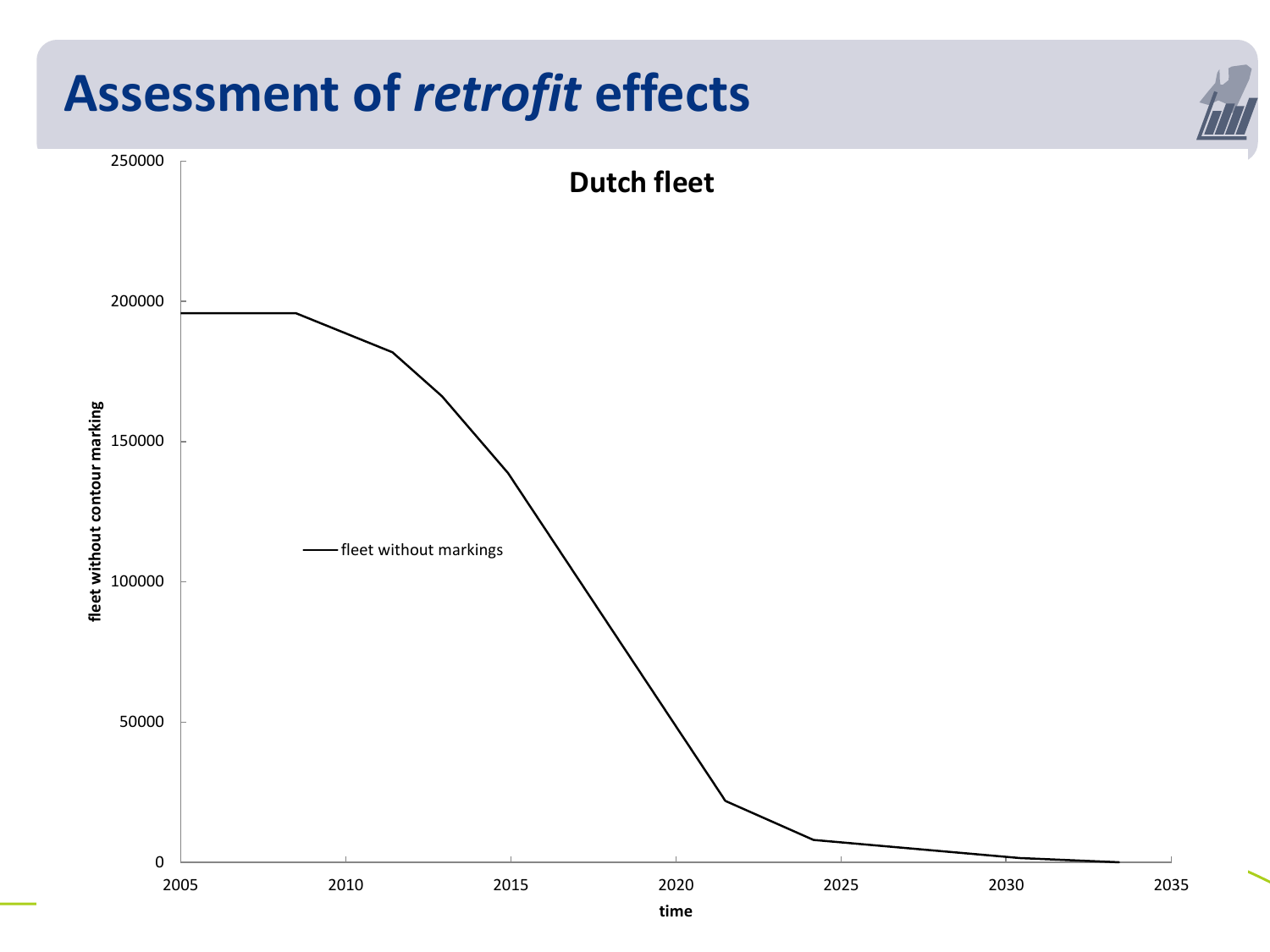

- 2015-2028: -8 road deaths, 42 SRI, -1250 crashes
- Societal benefit to cost ratio: between 1.1 and 2.1
- Transport companies: b/c = between 0.3 and 0.6
- Fleet without markings decreases with time
- Effect decreases
- Costs decrease as well

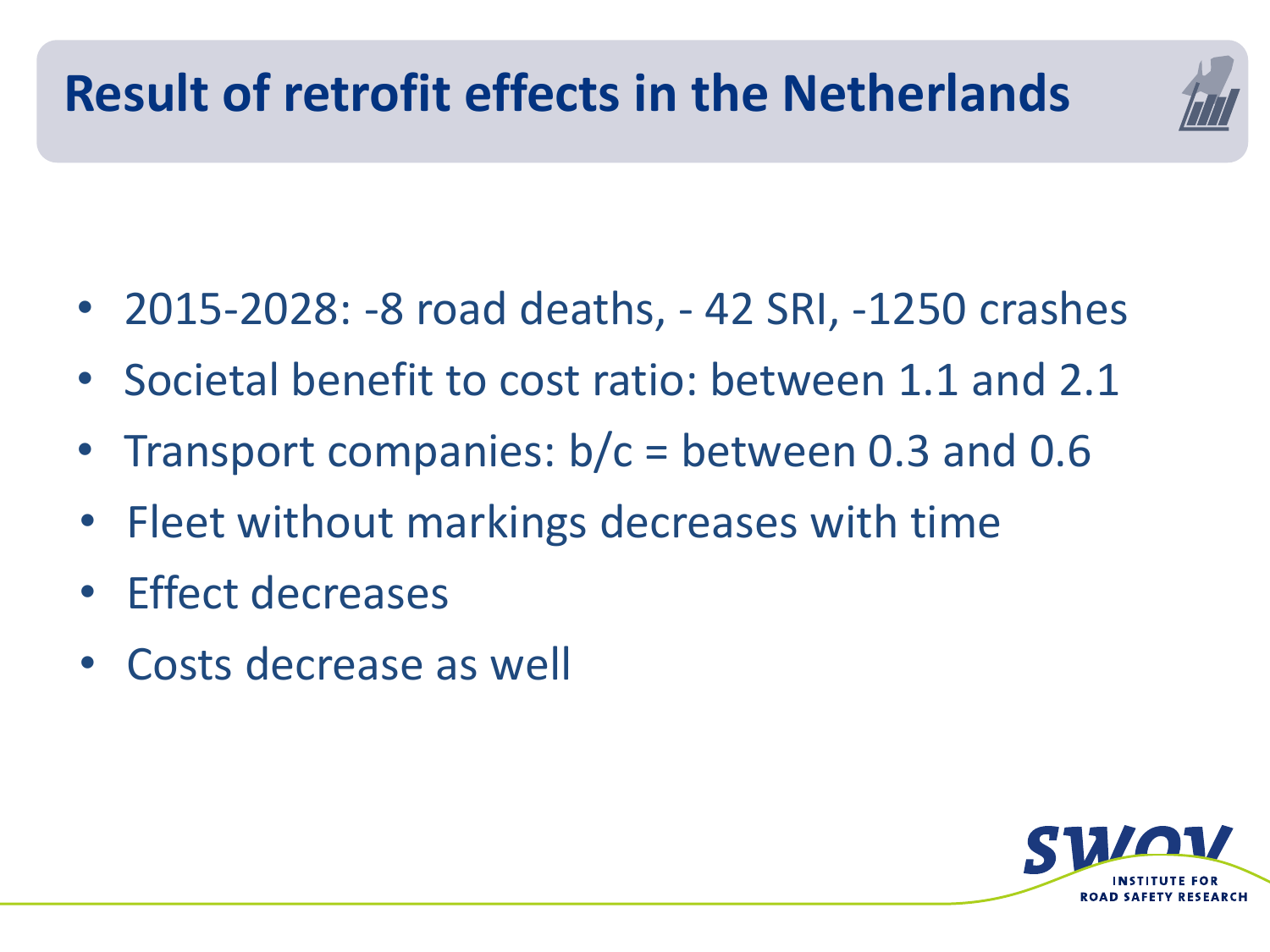

- Rough estimate only: EU = NL times factor
- Factor based on mortality ratio.
- Factor based on fleet size ratio
- Cost: factor = 2/3 (EU average: lower p.c. GDP)
- Material damage (in  $\epsilon$ ): factor 2/3.
- Lifetime lorries in NL = lifetime lorries in EU

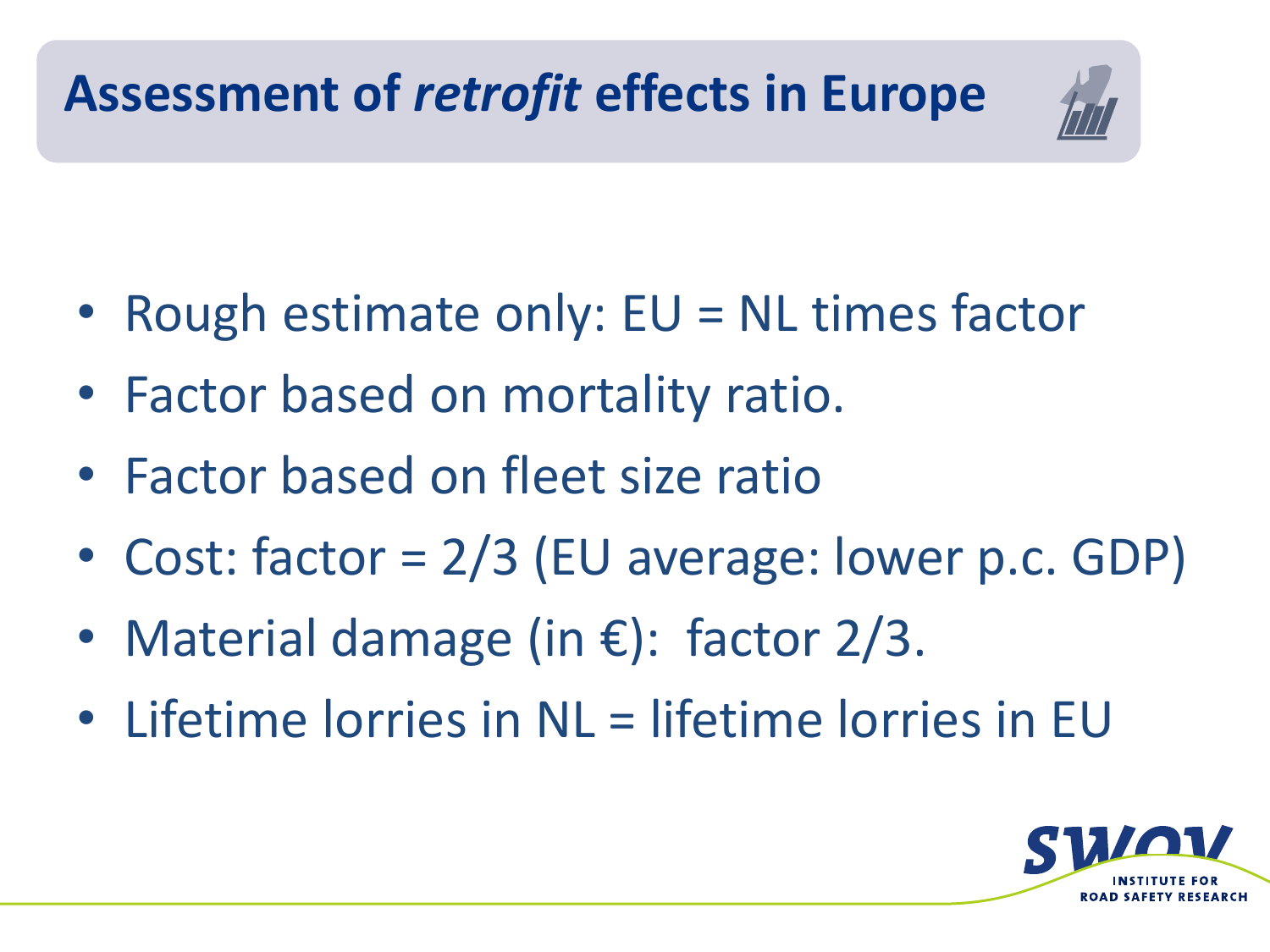## **Results of retrofit effects in Europe**



- 2015-2030:
	- $\Box$ -421 road deaths,
	- Q 2240 Serious Road Injuries,
	- $\Box$  67 500 crashes
- Societal benefit to cost ratio: between 3 and 6
- Transport companies b/c : between 1 and 2

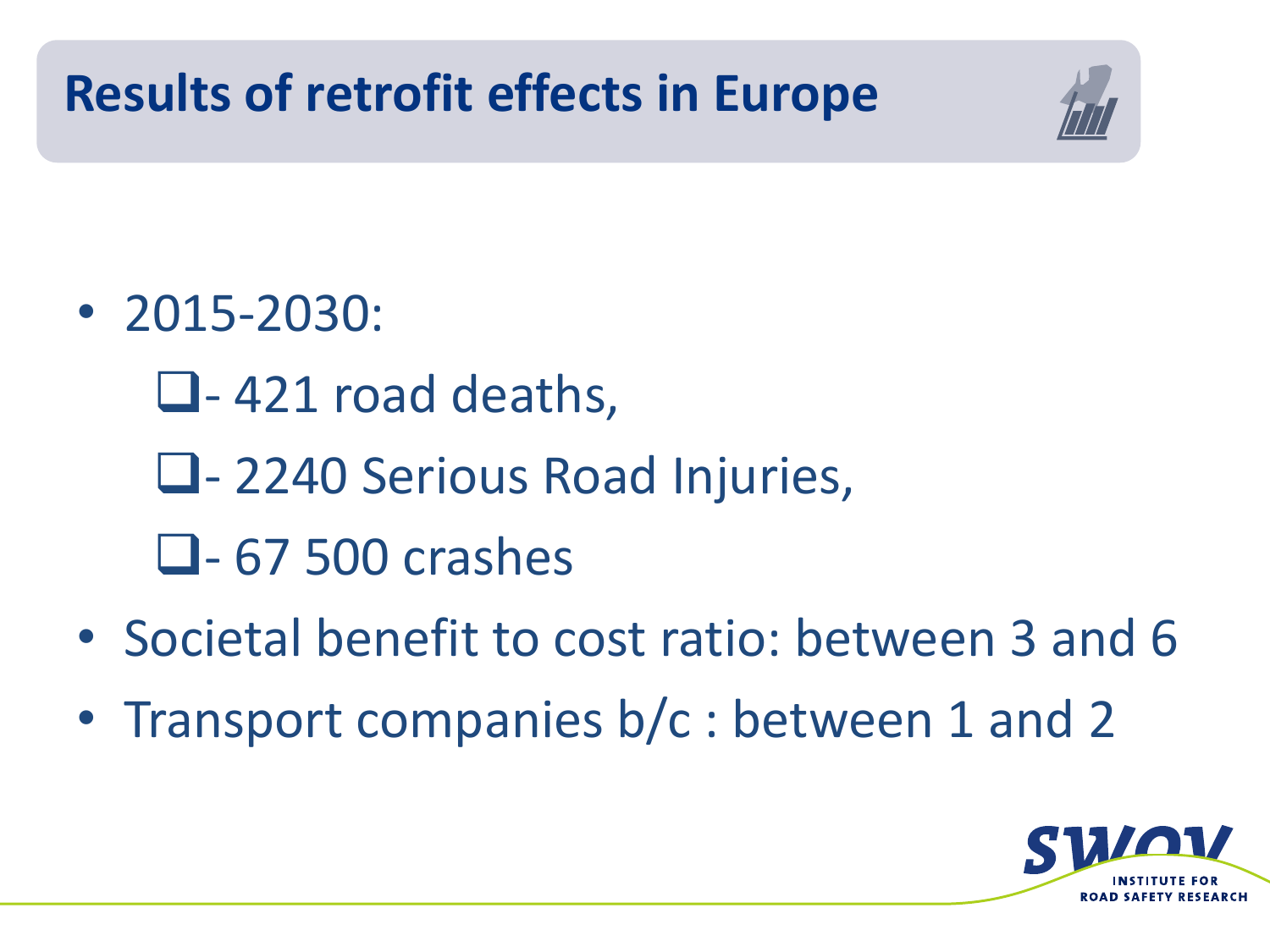#### **Result of retrofit effects in Europe**



#### 2005 2010 2015 2020 2025 2030 time [year]